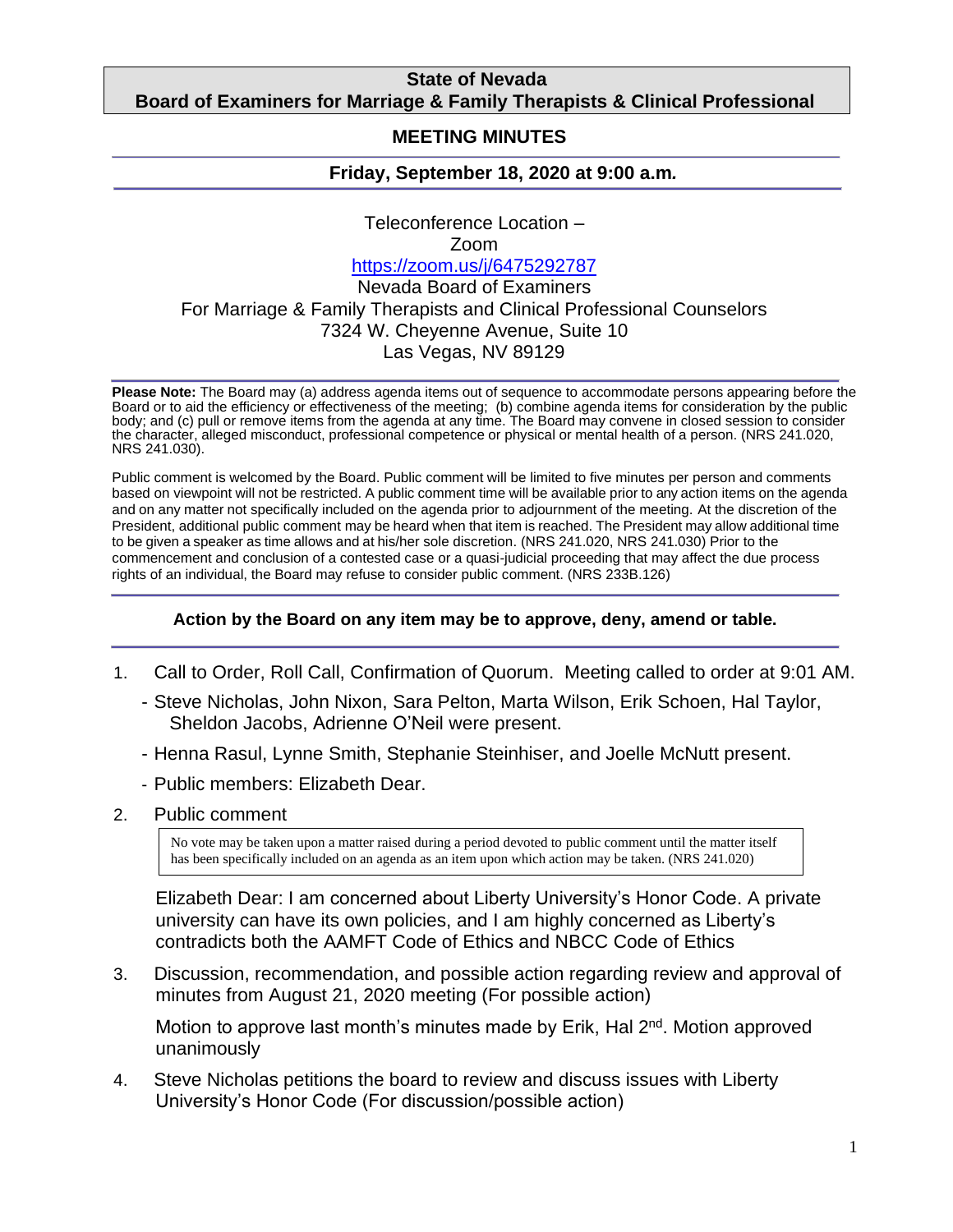Steve: discussion of the Liberty University Honor Code, they have a right to discriminate as a private university, however, this is in direct conflict of AAMFT and NBCC code of ethics as well as our mandate to know ourselves as professionals and check our biases.

Hal: if we look at these issues will it be limited to Liberty University or would we have to look at everyone's beliefs? There's no problem in talking about a specific university in scrutinizing what they are teaching, but I am hesitant with our involvement in managing belief systems overall.

Erik: agree on a personal level go after this, it is a CACREP accredited program so it gives them a pass on an academic review; if it wasn't that, we would have some wiggle room.

Steve: it is also in our statue that we uphold the ethics and this Honor Code is in direct conflict with those.

John: religion is a protected class, so we are making them more equal, the code of ethics applies to the practitioner, not the institution, if we dig into other religious schools will we find similar issues?

Marta: even when I was in school, we had several conversations regarding situations like this, you have to provide the best possible care and if you cannot, then you need to refer out, this is a very difficult situation, I am really interested in the discussion

John: there is variability in the faculty at institutions, those faculty members have their own individual beliefs and whether or not they choose to enforce those beliefs

Steve: I hold this in the same category as racial discrimination. It is sanctioning prejudicial practices

John: Our obligation is to train up to being able to work with all kinds of people and differing beliefs systems

Erik: is there a solution you had in mind?

Steve: I would object to the student signing their Honor Code, I would recommend an academic review and an interview to get their views on working within the codes of ethics.

Steve: this is a big issue and as a conscientious Board, we should be tackling these issues.

Marta: for supervisors we might want to consider trainings on these issues

Sara: can we draft a letter to Universities with Honor Codes that we're concerned about and put the burden on them?

Steve: I wonder if CACREP is aware of this Honor Code.

John: yes, those were specific cases were the student sued their school's department and ultimately the school's right to terminate the student was upheld.

Steve: Let's table this discussion and address this in our next meeting. Hopefully someone can contact CACREP and/or AAMFT on this issue in the meantime.

Hal: please make it clear if you contact these agencies, make it clear that you are not speaking on behalf of the Board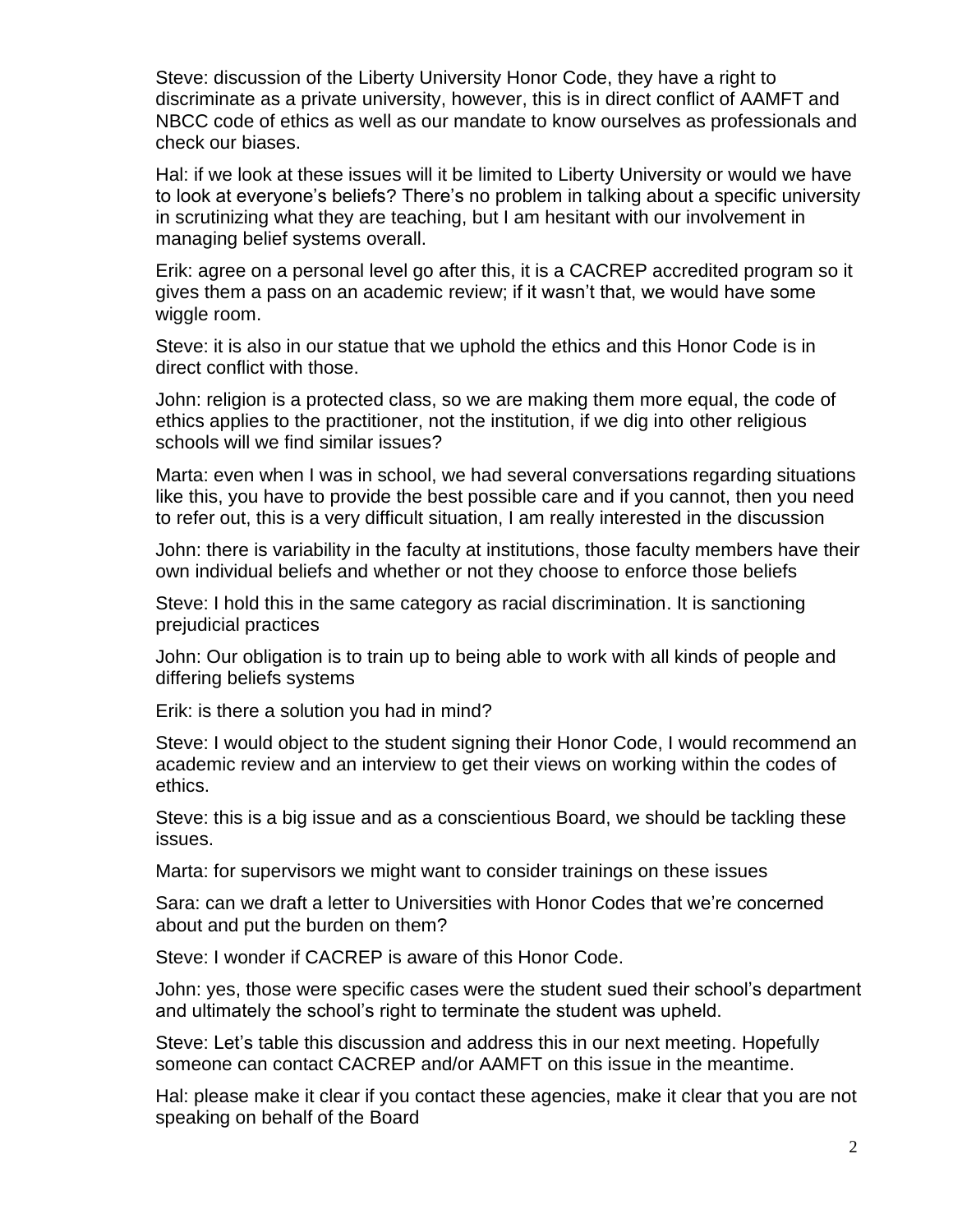5. Review/Decision regarding the following licensees who have petitioned the Board to be Primary Supervisors for Marriage and Family Therapist (MFT) and Clinical Professional Counselor (CPC) Interns: (For possible action)

| <b>Supervision Applicant</b> | <b>AAMFT Approved</b><br>Supervisor/Supervisor<br><b>Candidate or CCE</b><br><b>Approved Certificate/</b><br><b>Supervisor Course</b> | <b>Transcript of 45-</b><br>hour<br>Graduate-level<br><b>Supervision Course</b> | <b>Mentor Signature of</b><br><b>Supervisory</b><br><b>Experience</b> | <b>Mentor Contract</b> |
|------------------------------|---------------------------------------------------------------------------------------------------------------------------------------|---------------------------------------------------------------------------------|-----------------------------------------------------------------------|------------------------|
| April Lang-Barroga           | Yes                                                                                                                                   | N/A                                                                             | N/A                                                                   | Yes                    |
| <b>Kimberly Landero</b>      | Yes                                                                                                                                   | N/A                                                                             | N/A                                                                   | Yes                    |
| Nora Alvarez                 | Yes                                                                                                                                   | N/A                                                                             | N/A                                                                   | Yes                    |
| Jinu Niki                    | Yes                                                                                                                                   | N/A                                                                             | N/A                                                                   | Yes                    |

Motion to approve all four Primary Supervisor applications made by Erik; Marta 2<sup>nd</sup>. Motion approved unanimously.

- 6. Sara Pelton petitions the board for approval of an 11<sup>th</sup> Intern for Primary Supervision (For discussion/possible action)
	- Sara: I have one intern who is testing and there would be only a couple of weeks of overlap
	- Marta: we have historically allowed this if it is only for a short period of time, especially since these were more seasoned interns. So, there is a precedent for this type of action.
	- Hal: we might want to consider how seasoned the supervisor is in these circumstances. What if your current intern does not pass the exam?
	- Sara: there will be another one likely finishing in February
	- Steve: The concern is are we unduly burdening a supervisor to approve more than 10 primary interns.
	- Sara: my case load is very light right now
	- Adrienne: we should monitor this on a case by case basis
	- Erik: supervisors that I know, are very ethical up north and so they are not using it as a profit center. We, as a board, will review these situations on a case-bycase basis.

Motion to approve Sara Pelton having an 11<sup>th</sup> intern made by Steve; John 2<sup>nd</sup>. Motion approved unanimously with Sara Pelton abstaining.

7. Erik Schoen petitions the board to discuss managing out-of-state providers treating Nevada residents during COVID and the possibility of creating an in-house registry for long-term oversight (For discussion/possible action)

Erik: it seems that the Governor has issued a directive when COVID began that allowed people that have a professional license to be able to practice in NV while the directive is in place. As part of the directive, professionals are supposed to notify the Board that they are most affiliated with to notify that board. It raises the question as COVID lingers on, that we may need a monitoring list, maybe this is an informal list that the Board office keeps.

Steve: I do not see that we need to take action on this since it is an administrative task.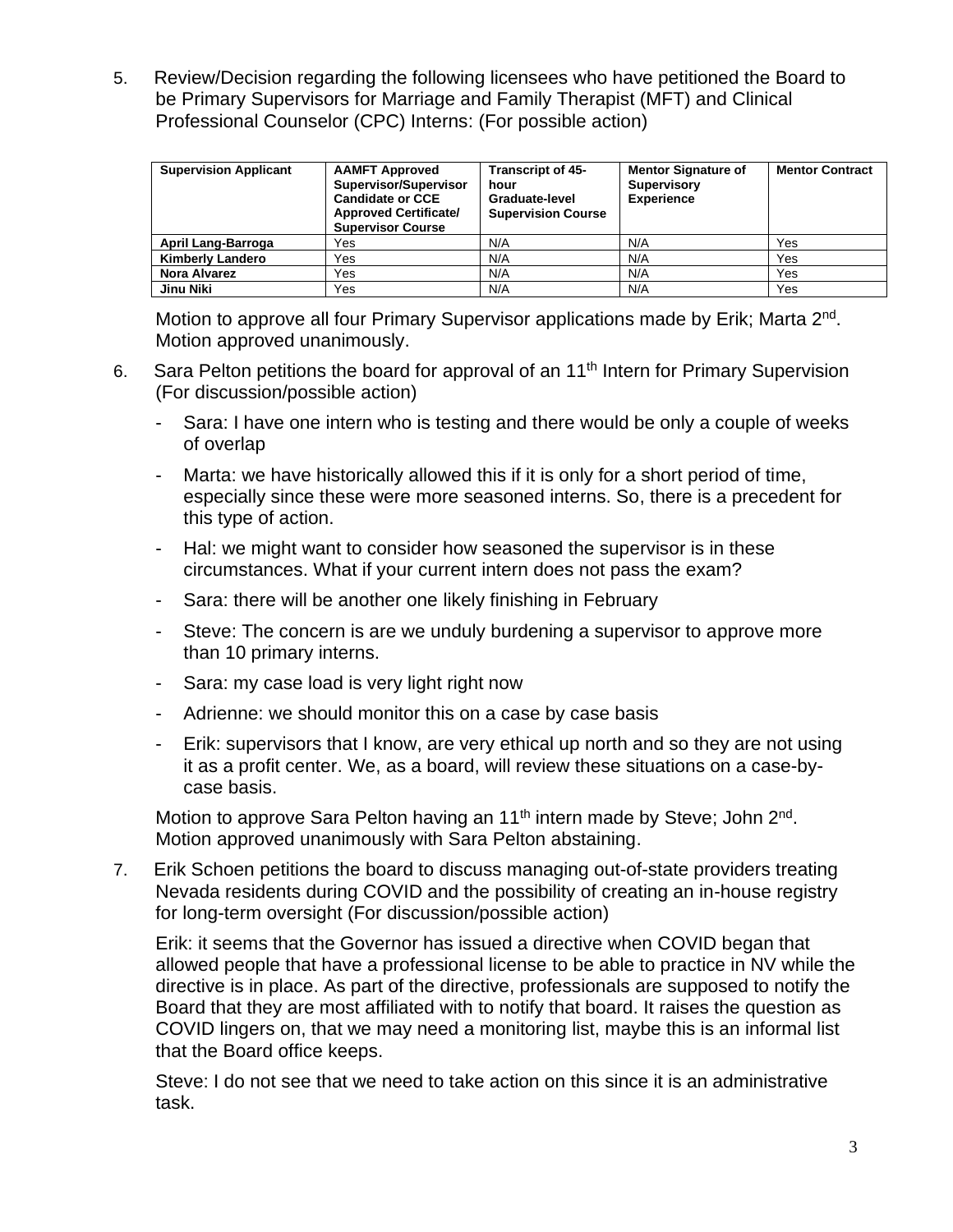Hal: if we look historically at Hurricane Katrina, what controls do we exert over them, something that requires a time limit and a mandatory registration. There is a situation that I am aware of that there is a couple in a long-distance marriage, they decided to see a MFT in the other state. I don't like the idea of people driving around operating in my state without us knowing about it, especially when it is services within this Board's purview

John: is there a mechanism of feedback to the Governor's office?, Lynne can you reach out to the neighboring Boards to see what they are doing now?

Erik: draft a letter to the interim healthcare committee: we have had X many people that have contacted our Board to provide services over the course of time and also keep a registry

Steve: we want the registry to record what state they are licensed in and are they in good standing

Adrienne: what regulations can we put in place for the future?

Hal: they have to be licensed somewhere in good standing, it ought to be statutory at some point, for emergency situations, the guidelines are very basic, like are you licensed

8. Report from President (Advisement)

No new reports, pardon my absence last month

Hal: Steve, can you talk to us about what you have been doing recently?

Steve: my research historically has been in suicide prevention research and has received attention from the state and local government. I work with the Department of the Interior responding to firefighters in the field and transitioning out of fire season. Because this is in a federal capacity I do not need to worry about licensing, tough stuff, I am honored to be a part of it.

9. Report from Complaints Investigator (Advisement)

Nothing specific, new complaints coming in has slowed, working on older ones

10. Report from Treasurer (Advisement)

Working through reports and have online access to credit cards now

11. Report from Executive Director (Advisement)

Six-month reporting was in mostly email form, hardly any foot traffic. We need people to know that there are 700 other licensed interns all sending in reports at the same time so we will acknowledge receipt of your hours but please give us a couple of days. We are uploading final data to Certemy planning to go live with applications in October. There are issues with testing companies, especially the NCMHCE administrator

12. Report from Senior Deputy Attorney General Henna Rasul (Advisement)

Nothing to report

- 13. Discussion regarding future agenda items and possible future meeting dates:
	- a) Friday, November  $20<sup>th</sup>$  @ 9:00 AM (Public Meeting)